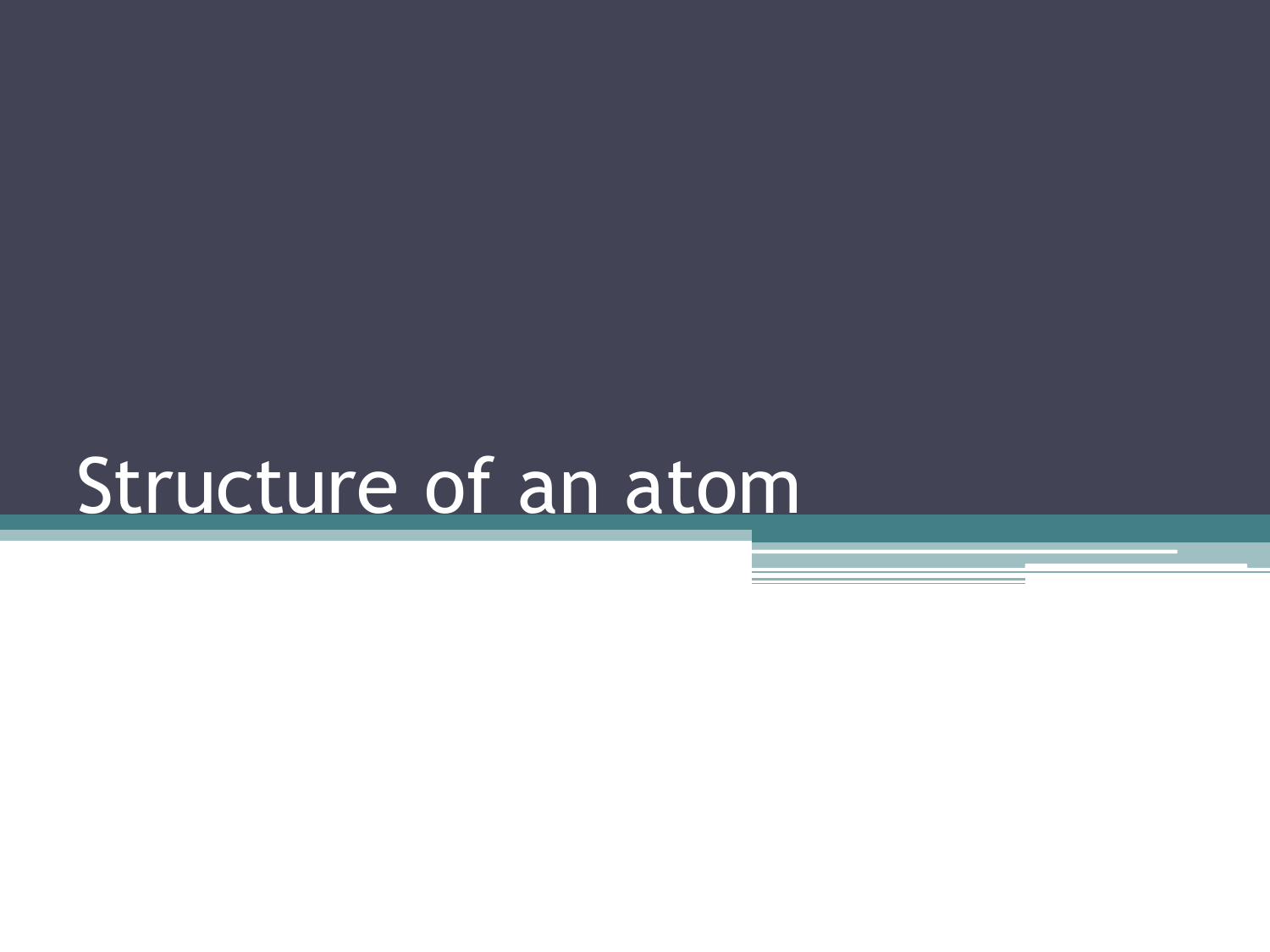# Structure of an Atom

• Atoms consist of three smaller subatomic particles called the proton, neutron and electron

| <b>Subatomic</b><br>particle | Location       | <b>Mass</b>                          | <b>Charge</b>       |
|------------------------------|----------------|--------------------------------------|---------------------|
| Proton                       | <b>Nucleus</b> | 1 amu                                | positive            |
| <b>Neutron</b>               | <b>Nucleus</b> | 1 amu                                | <b>No</b><br>charge |
| <b>Electron</b>              | In orbit       | <b>Negligible</b><br>(very<br>small) | negative<br>┍       |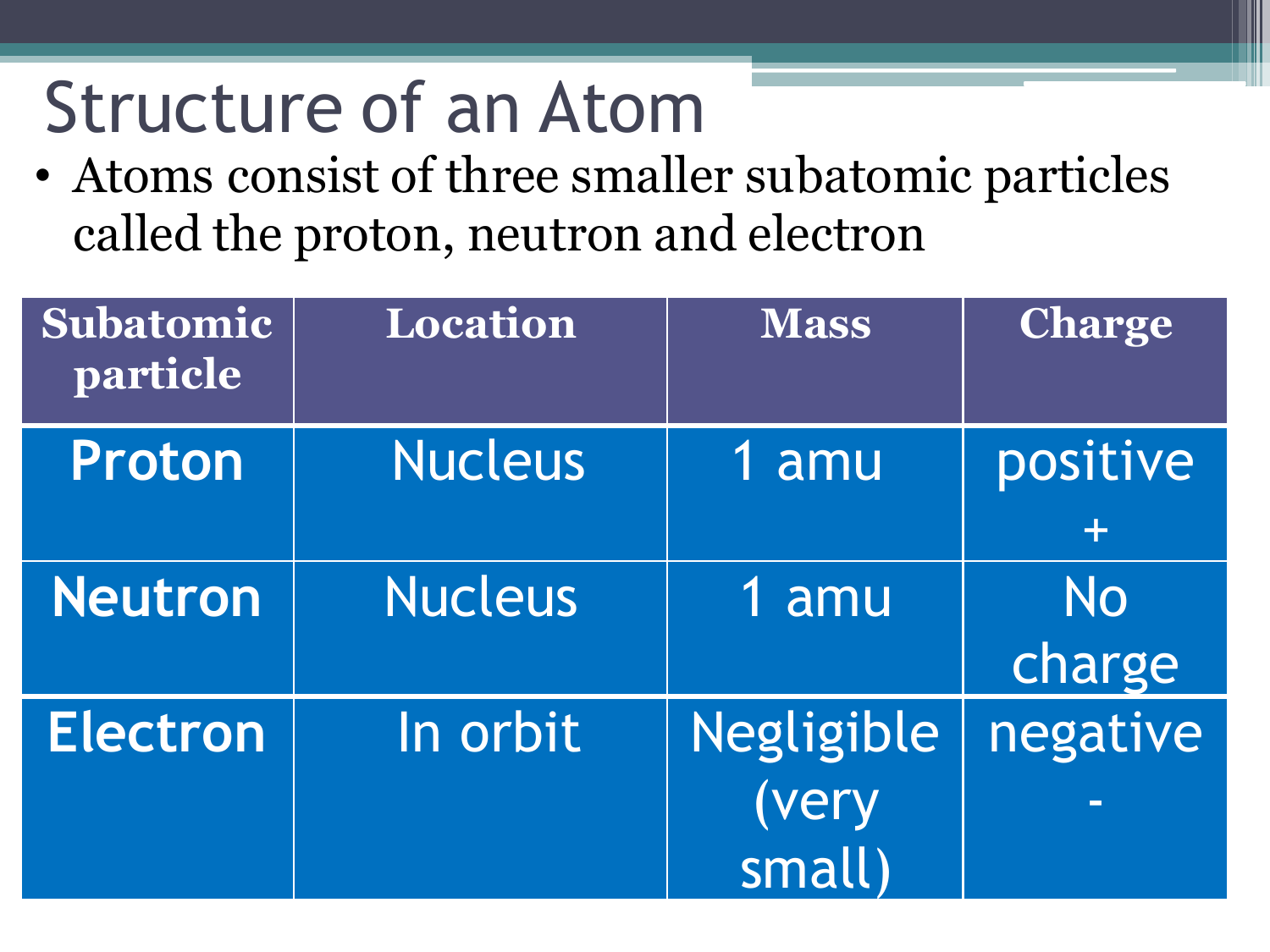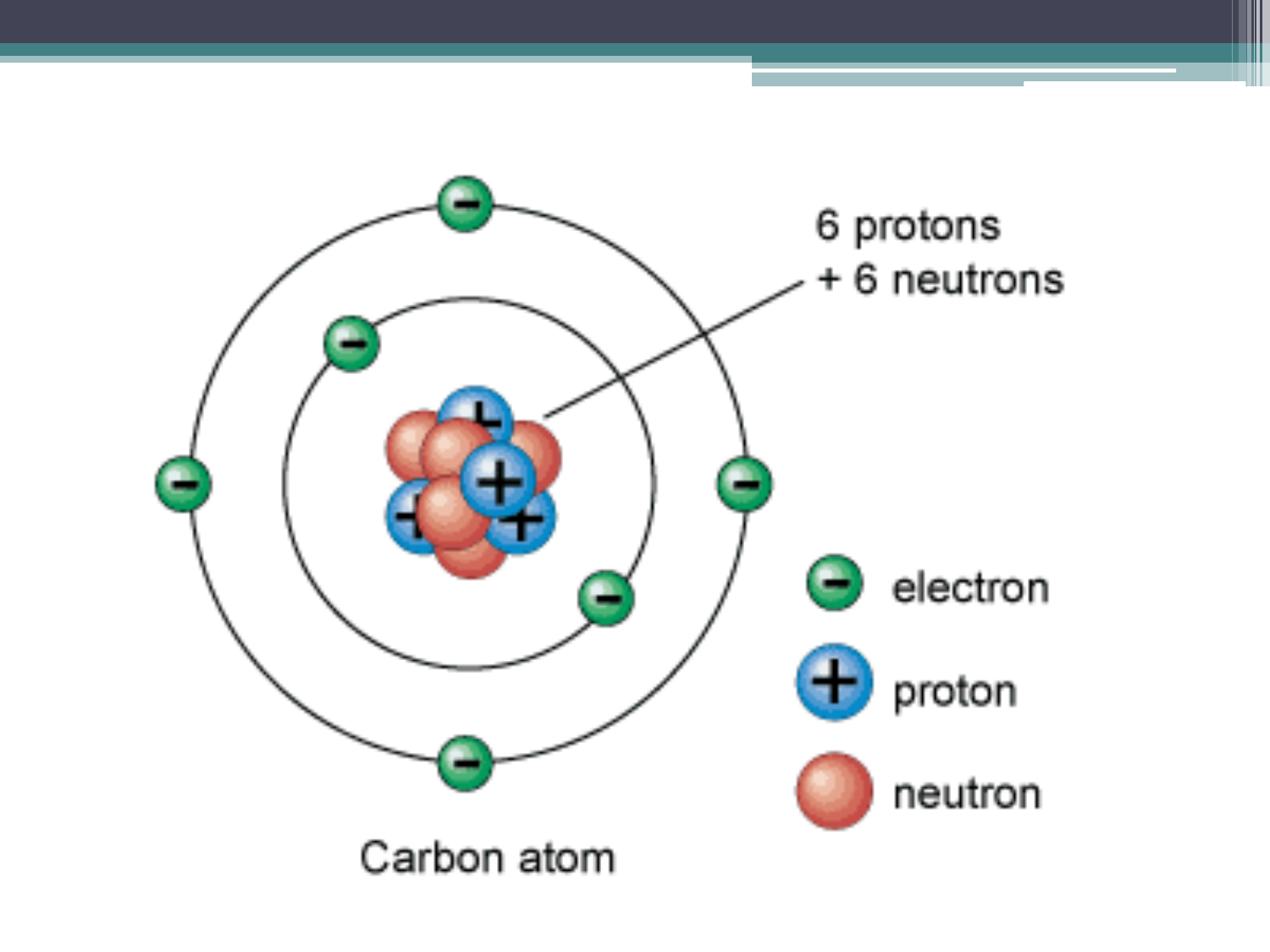## Structure of an Atom

• Each element has a **different** number of protons, neutrons and electrons which gives it unique physical and chemical **properties**

#### • **Atomic Number**

= number of **protons** = number of **electrons**

#### • **Mass Number**

 $=$  number of **protons**  $+$  number of of **neutrons** = all the heavy **particles** (the **nucleus**)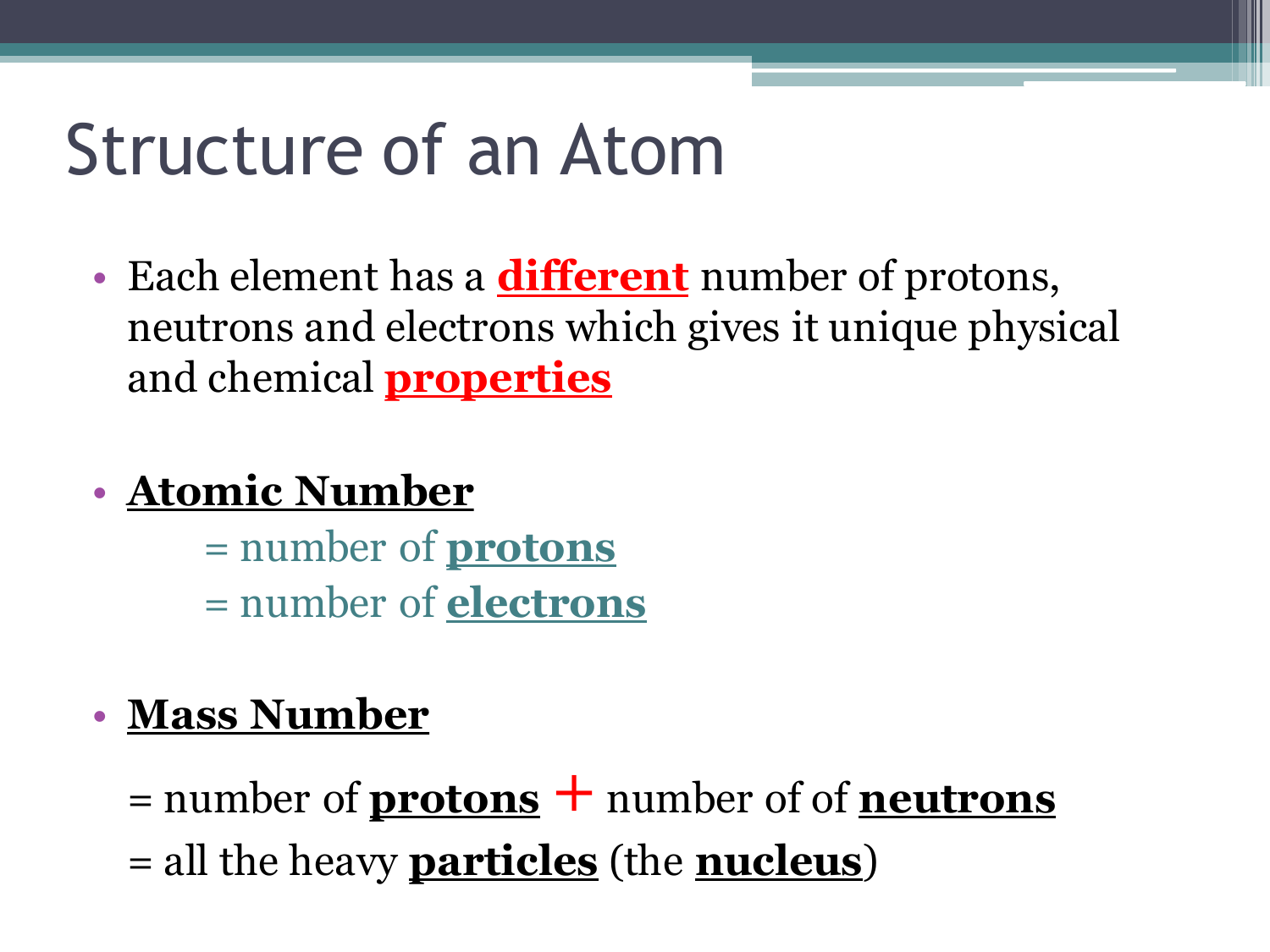#### Therefore to determine the number of neutrons we can use the following equation:

| $#$ neutrons $=$ | mass#<br><b>Contract Contract Contract</b> | atomic #  |
|------------------|--------------------------------------------|-----------|
|                  | $(protons +$<br>neutrons)                  | (protons) |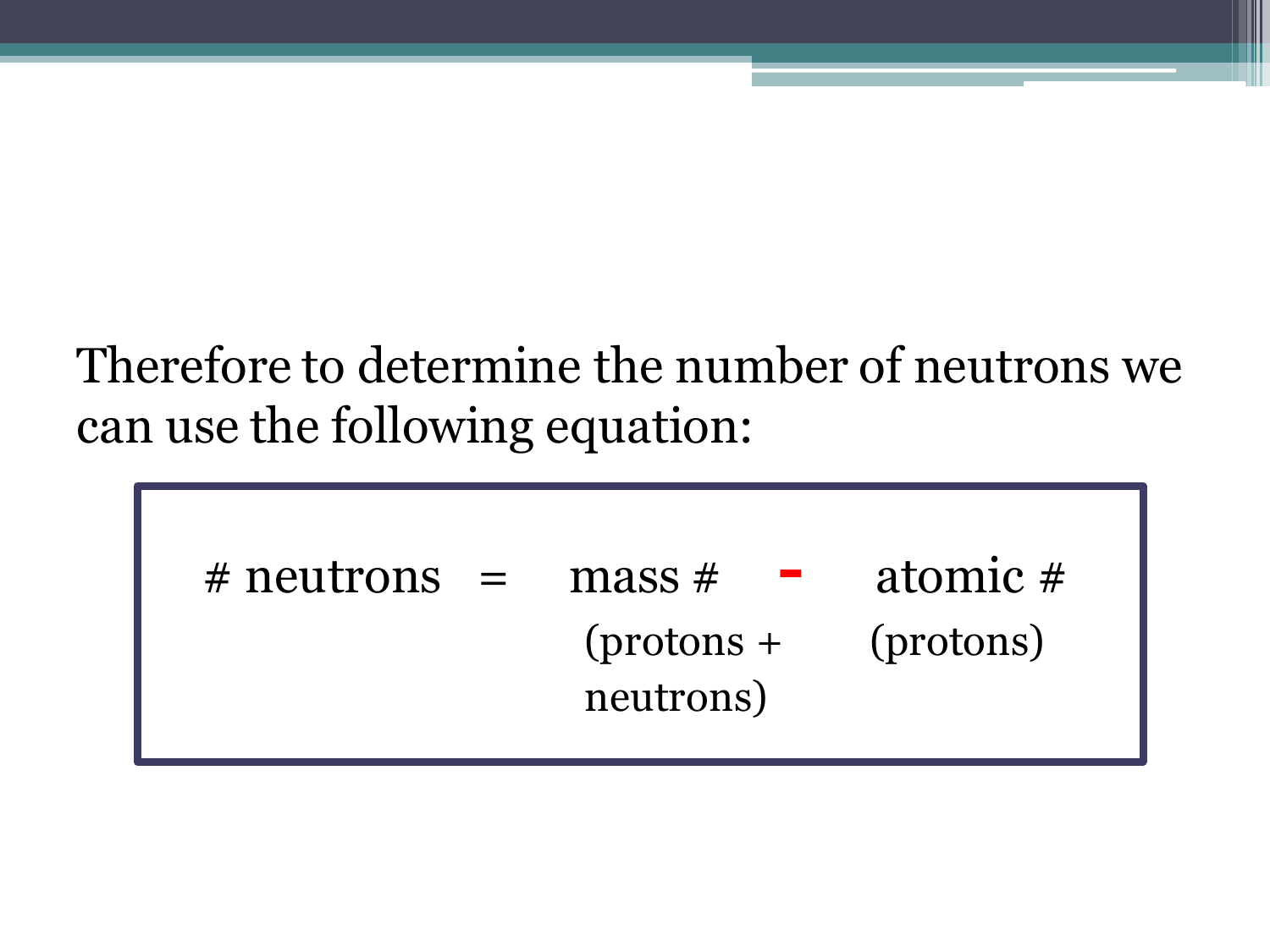## Standard Atomic Notation

- 39 ---------> mass # (larger number) **K** -------> chemical symbol
- 19  $-----> atomic \# (smaller number)$

### Therefore a **potassium** atom contains:

- protons (atomic number)
- electrons (same as  $\#$  of protons) neutrons (mass number – atomic number)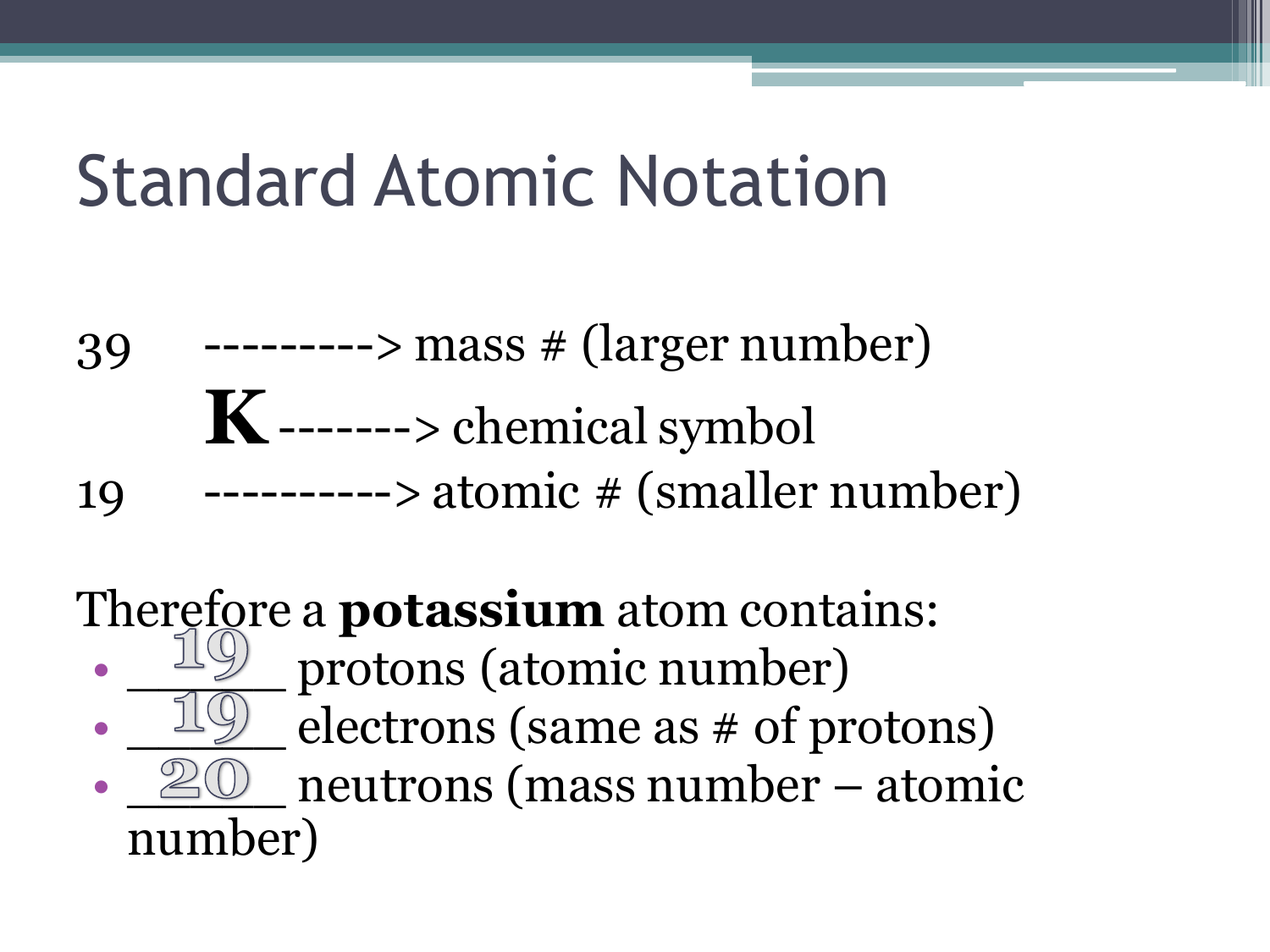## Question Write the **atomic notation** for the following: a) An atom of nitrogen with 7 protons and 8 neutrons

a) An atom of bromine with 35 protons and 36 neutrons

N

# Br

71

15

7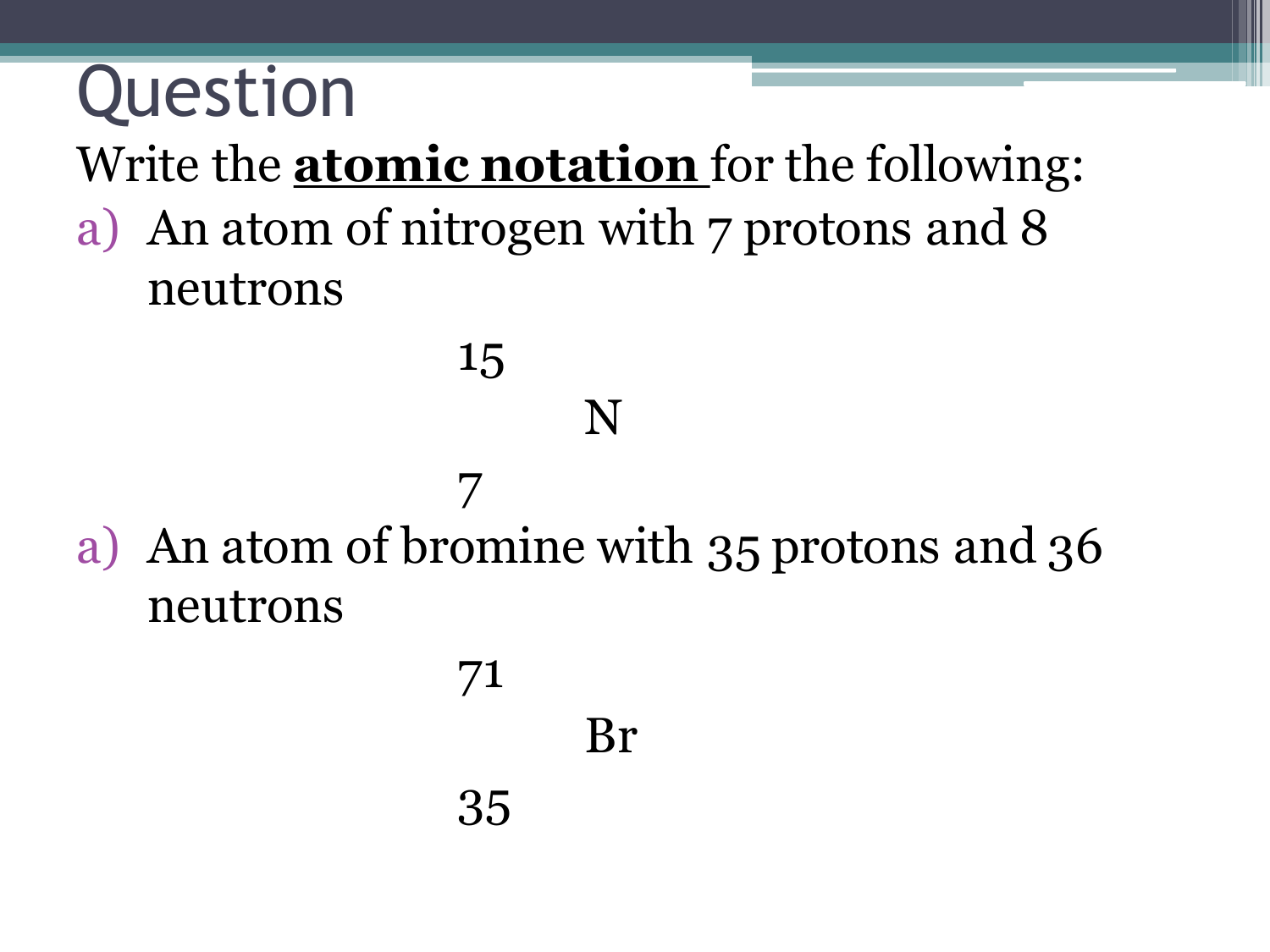# Fill in the following table:

| <b>Symbol</b> | Atomic<br><b>Number</b> | <b>Mass</b><br><b>Number</b> | <b>of</b> | Number Number Number<br><b>of</b><br><b>Protons Neutrons electrons</b> | <b>of</b> |
|---------------|-------------------------|------------------------------|-----------|------------------------------------------------------------------------|-----------|
| Br            |                         |                              |           |                                                                        |           |
| $\Omega$      |                         |                              |           |                                                                        |           |
| Li            |                         |                              |           |                                                                        |           |
|               | 21                      |                              |           |                                                                        |           |
|               |                         |                              | 27        |                                                                        |           |
|               |                         | 59<br>65                     |           |                                                                        |           |
|               |                         | 201                          |           | 121                                                                    |           |
|               |                         |                              |           |                                                                        | 17        |